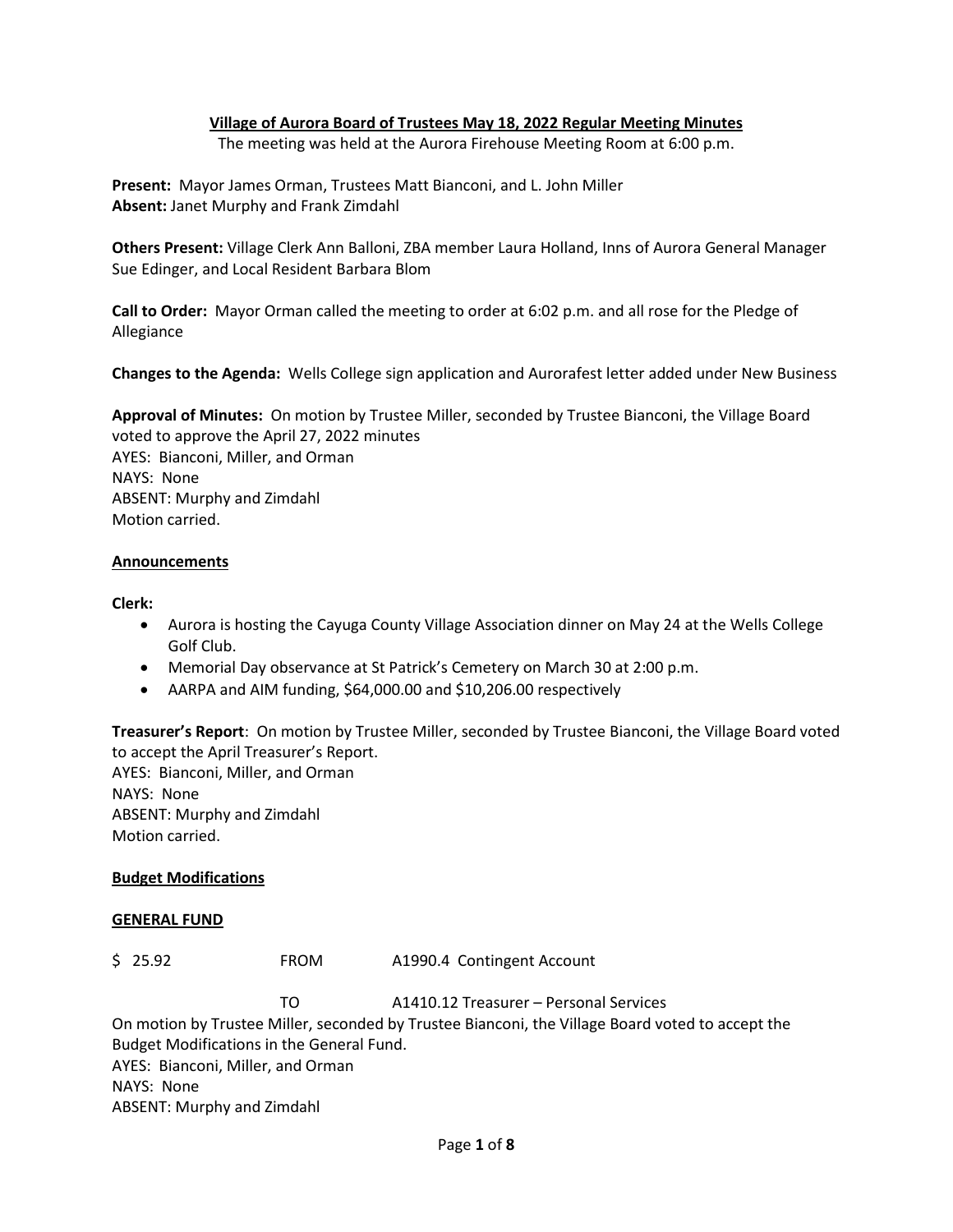Motion carried.

#### **WATER FUND**

\$ 44.46 FROM F1990.4 Contingent Account

TO F8310.4 Water Administration – Contractual

On motion by Trustee Miller, seconded by Trustee Bianconi, the Village Board voted to accept the Budget Modifications in the Water Fund. AYES: Bianconi, Miller, and Orman NAYS: None ABSENT: Murphy and Zimdahl Motion carried.

### **SEWER FUND**

\$ 769.94 FROM G1990.4 Contingent Account

TO G8130.48 Sewage Treatment – Engineering On motion by Trustee Miller, seconded by Trustee Bianconi, the Village Board voted to accept the Budget Modifications in the Sewer Fund. AYES: Bianconi, Miller, and Orman NAYS: None ABSENT: Murphy and Zimdahl Motion carried.

### **Encumbrances**

General Fund A1210.4 Mayor – Contractual \$305.37 (Monitor \$159.99, Printer \$124.99, Cable \$20.39)

A5110.4 Streets – Miscellaneous Contractual to A5110.2 Equipment \$ 2,847.00 A5110.2 " – Equipment \$ 3,162.00 (purchase mower for DPW \$6,009.00)

Tree/Sidewalk Issue in front of 323 Main Street A5110.21 Streets – Sidewalks - \$2,500.00 A8560.4 Shade Trees – Contractual \$3,300.00

On motion by Trustee Miller, seconded by Trustee Bianconi, the Village Board voted to accept the Encumbrances in the General Fund. AYES: Bianconi, Miller, and Orman NAYS: None ABSENT: Murphy and Zimdahl Motion carried.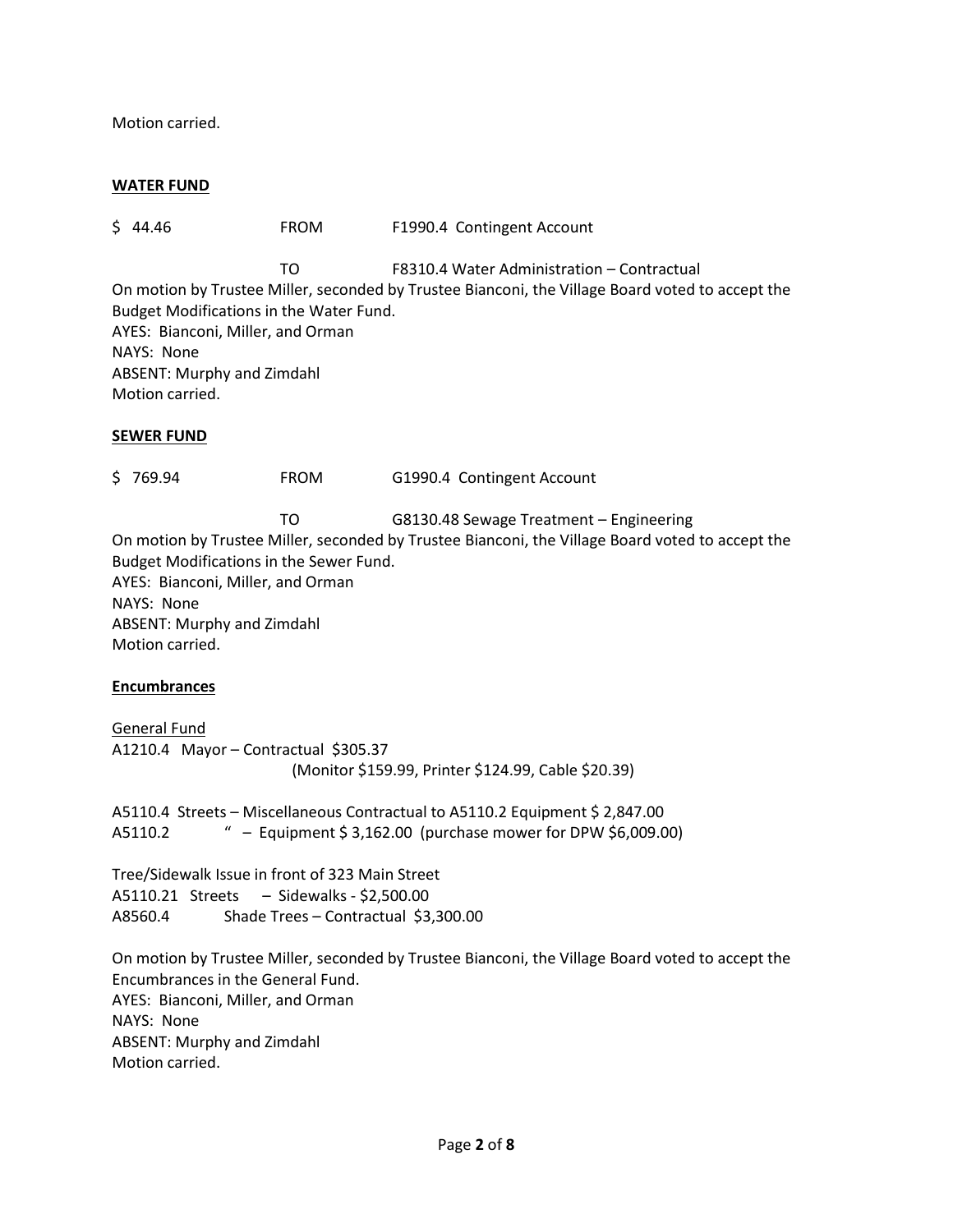#### Sewer Fund

### G8130.2 Sewage Treatment – Equipment

maintain encumbrance 2019-2021 placed \$13,857.71 add \$15,000.00 2021-2022 budget balance

### for Flomatcher Unit at WWTP

On motion by Trustee Miller, seconded by Trustee Bianconi, the Village Board voted to accept the Encumbrances in the Sewer Fund. AYES: Bianconi, Miller, and Orman NAYS: None

ABSENT: Murphy and Zimdahl Motion carried.

### **Bills**

**General:** On motion by Trustee Miller, seconded by Trustee Bianconi, the Village Board voted to approve the General Fund Abstract #12 for payment. Voucher #385-396, 398, 399, 401, 403-415, and 418-426 Total: \$83,800.20 AYES: Bianconi, Miller, and Orman NAYS: None ABSENT: Murphy and Zimdahl Motion carried.

**Water:** On motion by Trustee Miller, seconded by Trustee Bianconi, the Village Board voted to approve the Water Fund Abstract #12 for payment. Voucher #387, 395, 396, 416, and 417 Total: \$4,242.24 AYES: Bianconi, Miller, and NAYS: None ABSENT: Murphy and Zimdahl Motion carried.

**Sewer:** On motion by Trustee Miller, seconded by Trustee Bianconi, the Village Board voted to approve the Sewer Fund Abstract #12 for payment. Voucher #386, 387, 391, 392, 395-397, 400, 402, 404, 407, and 411 Total: \$6,266.40 AYES: Bianconi, Miller, and Orman NAYS: None ABSENT: Murphy and Zimdahl Motion carried.

### **Reports**

### **Code Officer:** No report

**Historian** (see attached): Dr. Schwab reported on committee work, queries, and events. Dr. Schwab continues to try to locate a permanent home for village archives and the Aurora Historical Society.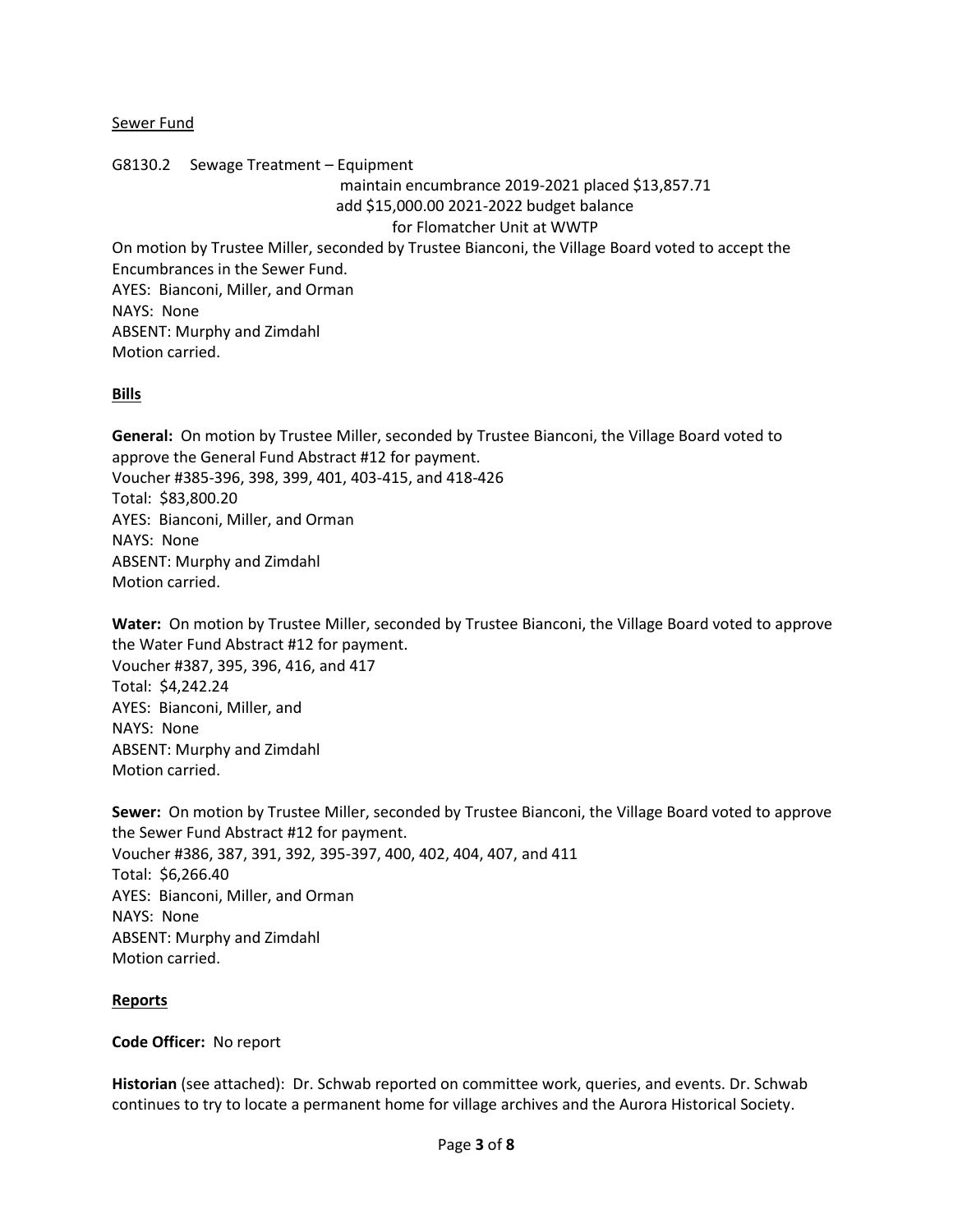Dr. Schwab noted that a timeline of Patrick Tavern will be emailed to the mayor and trustees soon.

## **Old Business**

**Court Street Traffic:** Mayor Orman discussed the increase in noise, traffic, dust, and dirt on Court Street. Seasonal speed bumps were placed in the past and are under consideration for a more permanent solution. Mayor Orman noted that he is a resident of Court Street but has fielded complaints from several residents. On motion by Trustee Miller, seconded by Trustee Bianconi, the Village Board voted to move forward with addressing the Court Street issues with the Village DPW. AYES: Bianconi, Miller, and Orman NAYS: None ABSENT: Murphy and Zimdahl

Motion carried.

**Franchise Agreement:** Ms. Balloni reported that Trustee Murphy is negotiating the Cable Franchise agreement with Spectrum, and is in consultation with the Village Attorney.

**Hazard Mitigation Grant:** Ms. Balloni reported that Village Engineer, Ken Teter, is meeting with a Department of Homeland Security financial advisor on May 19 to decide how to move forward with the grant application.

**Summer Swim Program:** Ms. Balloni reported that, in discussions with Carolyn Connors, Trish George at Wells College, and Cathy Murray at SCCS, there is a shortage of lifeguards. Ms. Murray has very few students signed up for her training class in June and Ms. George has one lifeguard who is working at Camp Gregory this summer.

Trustee Miller suggested a higher wage and recruitment campaign and Ms. Balloni agreed but reminded Trustee Miller that applicants must be currently certified in waterfront lifeguarding and approved by the Cayuga County Department of Health.

### **New Business**

**Attorney Contract:** On motion by Trustee Bianconi, seconded by Trustee Miller, the Village Board voted to renew the contract with Blair Law Firm for legal services. AYES: Bianconi, Miller, and Orman NAYS: None ABSENT: Murphy and Zimdahl Motion carried.

**SCAT VAN Contract:** On motion by Trustee Bianconi, seconded by Trustee Miller, the Village Board voted to renew the annual \$700.00 contribution to the Cayuga County Scat Van. AYES: Bianconi, Miller, and Orman NAYS: None ABSENT: Murphy and Zimdahl Motion carried.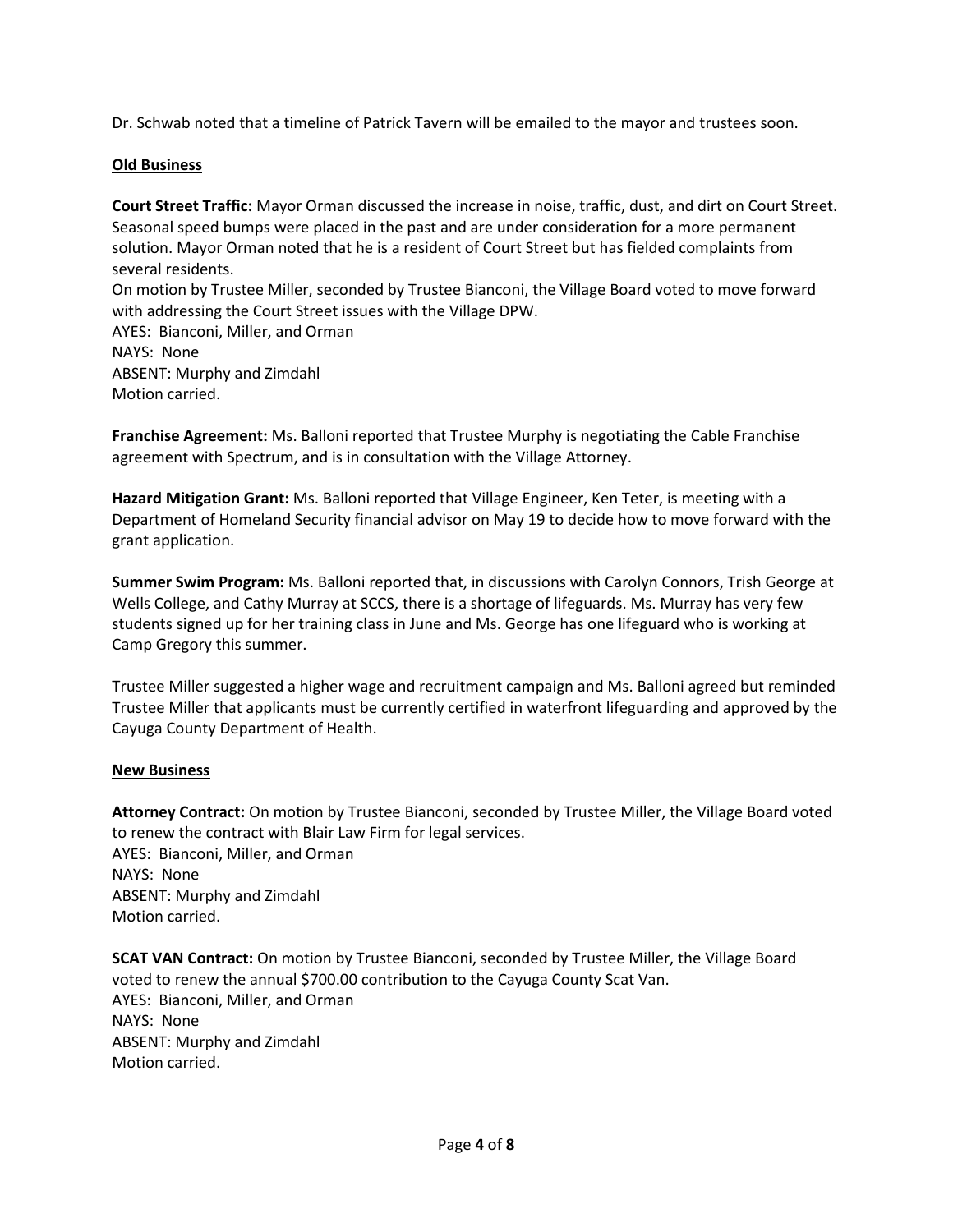**Morgan Opera House:** On motion by Trustee Bianconi, seconded by Trustee Miller, the Village Board voted to approve the annual contribution to the Morgan Opera House of \$2,500.00 (\$100.00 increase). AYES: Bianconi, Miller, and Orman NAYS: None ABSENT: Murphy and Zimdahl Motion carried.

**Aurora Free Library:** On motion by Trustee Bianconi, seconded by Trustee Miller, the Village Board voted to approve the annual contribution to the Aurora Free Library of \$2,500.00 (\$100.00 increase). AYES: Bianconi, Miller, and Orman NAYS: None ABSENT: Murphy and Zimdahl Motion carried.

**Aurora Historical Society:** On motion by Trustee Bianconi, seconded by Trustee Miller, the Village Board voted to approve the annual contribution to the Aurora Historical Society of \$2,500.00 (\$100.00 increase). AYES: Bianconi, Miller, and Orman NAYS: None ABSENT: Murphy and Zimdahl Motion carried.

**REV Youth Theatre Contract:** On motion by Trustee Bianconi, seconded by Trustee Miller, the Village Board voted to approve the REV Theatre contract for the annual children's play on July 27, 2022 for \$250.00. AYES: Bianconi, Miller, and Orman NAYS: None ABSENT: Murphy and Zimdahl Motion carried.

### **Uniform Permit Resolution**

### **RESOLUTION NO. 22-25: ADOPTION OF THE NEW YORK STATE UNIFIED SOLAR PERMIT**

WHEREAS, The Village of Aurora Board of Trustees duly adopted the "NYS Fire Prevention and Building Construction" code to provide minimum requirements to safeguard the public safety; and

WHEREAS, The Village of Aurora Code Enforcement Officer, who administers and enforces all provisions of the New York State Uniform Fire Prevention and Building Code, the New York State Energy Code, and the Village Zoning Law Code; and

WHEREAS, The Village of Aurora requires the issuance of a building permit for the construction, enlargement, alteration, repair, removal or demolition of any building or other structure; and

WHEREAS, The New York State Uniform Fire Prevention and Building Code regulates the design, construction, installation, alteration and repair of equipment and systems using solar systems; and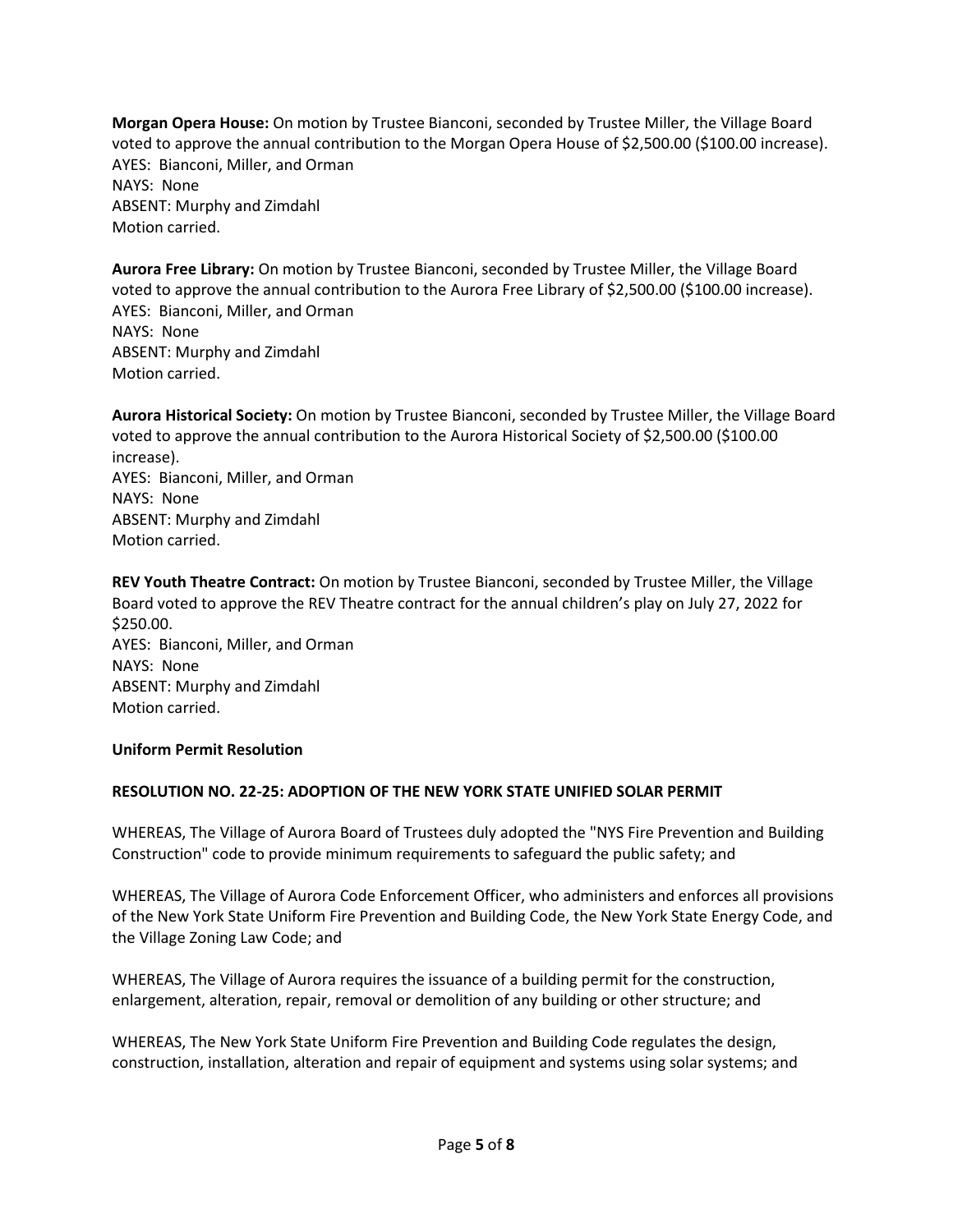WHEREAS, The New York State Energy Research and Development Authority has developed a New York State Unified Solar Permit that reduces the cost for solar projects by streamlining municipal permitting processes: and

WHEREAS, The Village of Aurora Board of Trustees desires to promote the streamlining of the application process for small-scale photovoltaic system installations under 25 kW in size by adopting the New York State Unified Solar Permit application form and implementing the new procedures, and

WHEREAS, Residents are required to obtain a Certificate of Appropriateness from the Community Preservation Panel for all solar permit applications that front on a public way (including Cayuga Lake); and

NOW THEREFORE, BE IT RESOLVED, the Village of Aurora Board of Trustees hereby adopts the New York State Unified Solar Permit application form and procedures for the installation of small-scale photovoltaic systems; and it is further

RESOLVED, The Village of Aurora Code Enforcement Officer is hereby directed to use said New York State Unified Solar Permit application for and procedures in the issuance of building permits for the installation of small-scale photovoltaic systems; and it is further

RESOLVED, Any further actions required of the Village of Aurora to effect the foregoing are hereby authorized and the mayor is hereby authorized to execute and deliver any instruments, documents or the like as required to effect the same.

Motion by Trustee Bianconi and seconded by Trustee Miller. The vote on the foregoing resolution was as follows:

| <b>Trustee Bianconi</b>      | AYE           |
|------------------------------|---------------|
| <b>Trustee Miller</b>        | <b>AYE</b>    |
| <b>Trustee Murphy</b>        | <b>ABSENT</b> |
| <b>Trustee Zimdahl</b>       | <b>ABSENT</b> |
| Mayor Orman                  | AYF           |
| This resolution was adopted. |               |

### **Local Law #2 of 2022:**

# **Village of Aurora Resolution #22-26 Introducing and Scheduling a Public Hearing for Proposed Local Law #2 of 2022: Videoconference Attendance of Village Board Meetings**

Introduced by: Trustee Miller Seconded by: Trustee Bianconi Dated: May 18, 2022

**WHEREAS**, the Village Board of Trustees of the Village of Aurora ("Village Board") has determined that it is necessary to enact a local law addressing attendance at board meetings via videoconference; and **WHEREAS**, it is occasionally necessary for Trustees of the Village Board to attend board meetings remotely for various reasons including but not limited to inclement weather, illness, or travel plans and the Village Board wishes to enact a local law allowing for Trustees to attend board meetings via videoconference, with limitations; and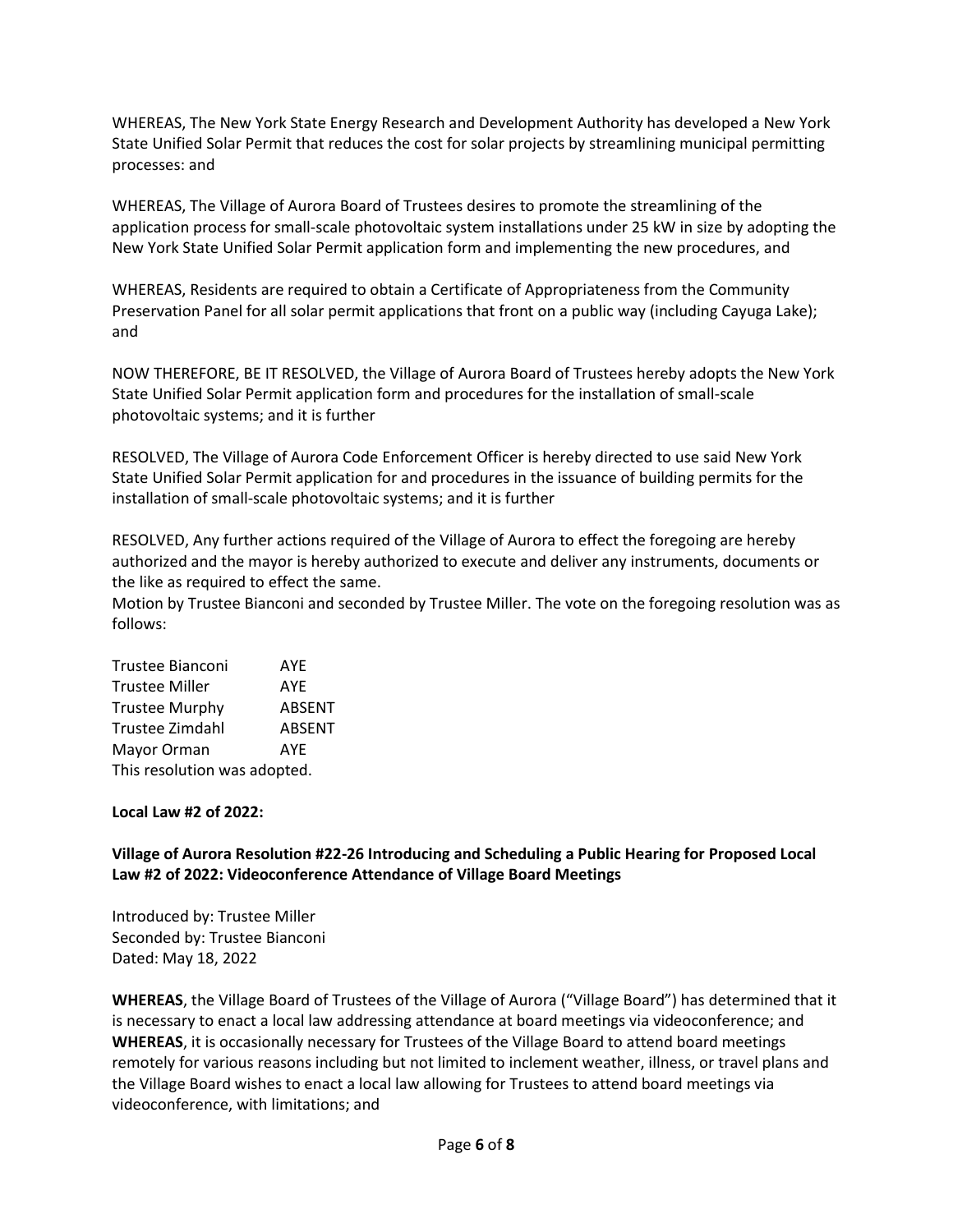**WHEREAS**, no other agency has the legal authority or jurisdiction to approve or directly undertake the enactment of a local law in the Village of Aurora, such that there are no other involved agencies within the meaning of the New York State Environmental Quality Review Act ("SEQRA") with respect to the enactment of said Local Law, with the result that the Village Board of Trustees shall act as lead agency, if applicable, in this matter.

**NOW, THEREFORE BE IT RESOLVED,** that the Village Board of the Village of Aurora hereby determines that:

- 1. The Village Board hereby introduces Proposed Local Law #2 of 2022 in the form annexed hereto for consideration and adoption.
- 2. The adoption of the proposed local law is a Type II action, pursuant to 6 NYCRR 617.5, and is thus not subject to SEQRA.
- 3. The Village Board shall refer this proposed Local Law #2 of 2022 to the Cayuga County GML §239 Review Committee for review and comment.

**BE IT FURTHER RESOLVED**, that the Village Board of the Village of Aurora will conduct a Public Hearing on June 15, 2022 at **6:00 p.m**., or as soon thereafter as the matter can be heard, for the purpose of taking public comment on, and giving due consideration to, the enactment of Proposed Local Law #2 of 2022; and be it further

**RESOLVED**, that a copy of said Local Law is available for public inspection on the Village Website; auroranewyork.us, or by appointment at the Village Clerk's Office; and

**BE IT FURTHER RESOLVED**, that the Village Clerk be and hereby is authorized and directed to publish notice of said Public Hearing in the official newspaper.

Upon Roll Call Vote:

Mayor James Orman AYE Trustee Matt Bianconi AYE Trustee John Miller AYE Trustee Janet Murphy ABSENT Trustee Frank Zimdahl ABSENT

The resolution was adopted.

### **Delinquent Water and Sewer Accounts:**

### **Resolution # 22-27: 2021-2022 Delinquent Water and Sewer Accounts**

RESOLVED that there be levied and assessed against the real property of the Village of Aurora, the following sums for the fiscal year 2021-2022 totaling \$3,117.35. On motion by Trustee Miller, seconded by Trustee Bianconi, the Village Board voted to add the Delinquent Water and Sewer Payments onto the Village Tax Bills.

AYES: Bianconi, Miller, and Orman